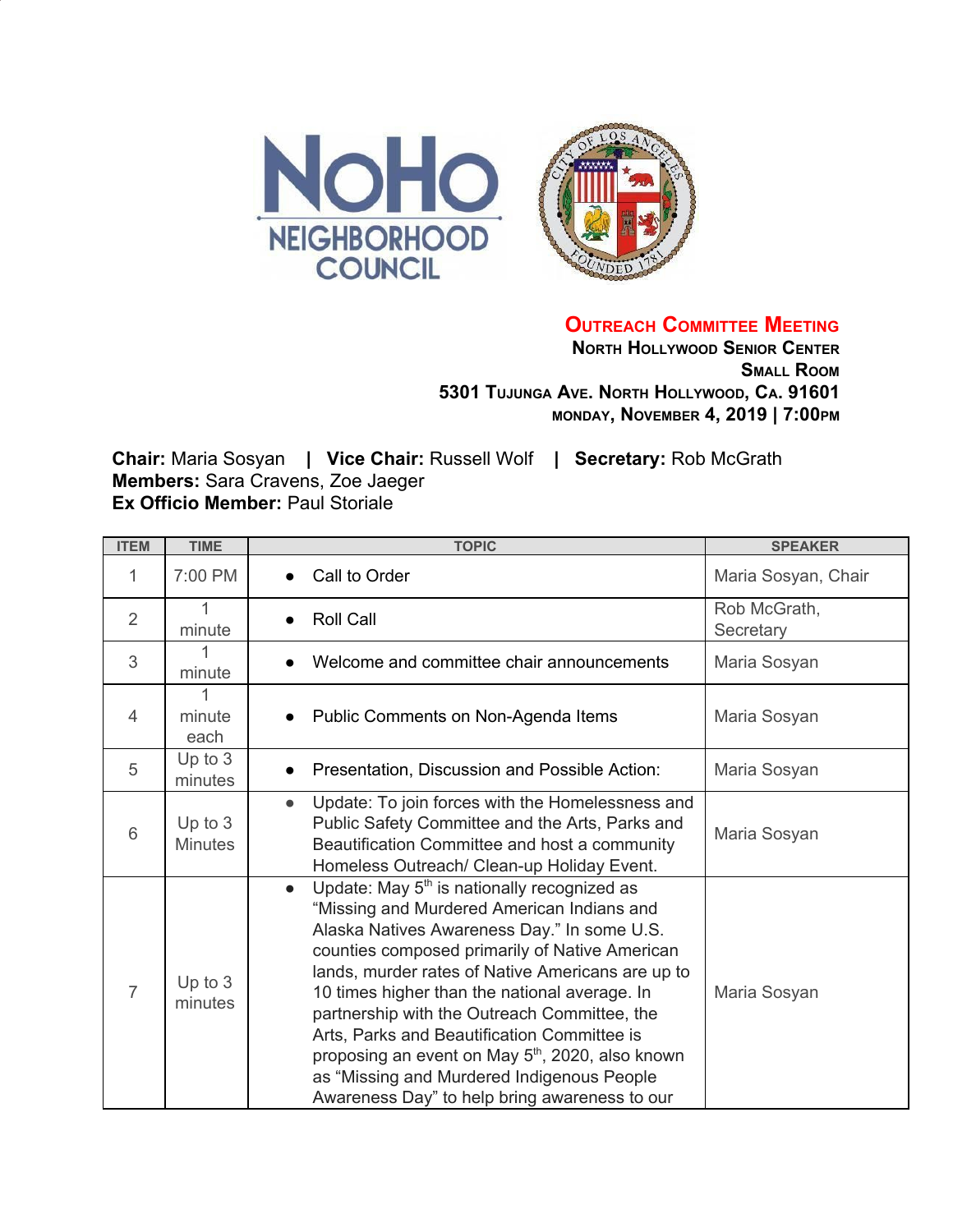|    |                        | community about this national issue that<br>disproportionately affects Native Americans.                                                                                                                                                                                                                                                                                                                                                           |              |
|----|------------------------|----------------------------------------------------------------------------------------------------------------------------------------------------------------------------------------------------------------------------------------------------------------------------------------------------------------------------------------------------------------------------------------------------------------------------------------------------|--------------|
| 8  | Up to 5<br>minutes     | Update: To create a "Certificate of Appreciation" to<br>$\bullet$<br>award to stakeholders, non-profits, and others<br>who make a contribution to our NoHo community.<br>About two years ago, the Outreach Committee<br>drafted a sample certificate but we never<br>implemented the program.                                                                                                                                                      | Maria Sosyan |
| 9  | Up to $5$<br>minutes   | Update and Discussion: Website and digital<br>$\bullet$<br>correspondence via Mailchimp.                                                                                                                                                                                                                                                                                                                                                           | Maria Sosyan |
| 10 | 5<br>minutes           | Presentation, Discussion, and Possible Action: To<br>$\bullet$<br>create an online survey for our constituents, to be<br>distributed during Q1 in 2020. In 12/2018, the<br>NoHo NC conducted an online survey for<br>stakeholder feedback on issues of concern for our<br>community. 178 stakeholders participated in the<br>online survey answering 26 questions regarding<br>crime issues, homeless issues, development,<br>transportation, etc. | Rob McGrath  |
| 11 | 5<br>minutes           | Presentation, Discussion, and Possible Action: To<br>$\bullet$<br>draft promotional language for the 2020 Census<br>Goodwill Ambassador initiative.                                                                                                                                                                                                                                                                                                | All          |
| 12 | Up to<br>15<br>minutes | Update and Discussion: NoHo Community Mixer<br>$\bullet$<br>to be held in January 2020. Discussion on event<br>ideas and venues.                                                                                                                                                                                                                                                                                                                   | All          |
| 13 | Up to $3$<br>minutes   | Review and approve October meeting minutes                                                                                                                                                                                                                                                                                                                                                                                                         | Maria Sosyan |
| 14 | 5<br>minutes           | <b>Committee Announcements</b>                                                                                                                                                                                                                                                                                                                                                                                                                     | All          |
| 15 |                        | <b>Meeting Adjourned</b>                                                                                                                                                                                                                                                                                                                                                                                                                           |              |

The Next Committee Meeting will be held on Monday, December 2, 2019.

## THE FOLLOWING IS IN REGARDS TO ALL BOARD MEETINGS AND COMMITTEE MEETINGS

**PUBLIC INPUT AT ALL MEETINGS** – The public is requested to fill out a "Speaker Card" to address the Board on any agenda item before the Board takes an action on an item. Comments from the public on agenda items will be heard only when the respective item is being considered. Comments from the public on other matters not appearing on the agenda that are within the Board's jurisdiction will be heard during the General Public Comment period. Please note that under the Brown Act, the Board is prevented from acting on a matter that you bring to its attention during the General Public Comment period; however, the issue raised by a member of the public may become the subject of a future Board meeting. Public comment is limited to 1 minute per speaker, unless adjusted by the presiding officer of the Board.

- **PUBLIC POSTING OF AGENDAS** MTNHNC agendas are posted for public review as follows:
	- North Hollywood Regional Library 5211 Tujunga Blvd. North Hollywood
	- Senior Citizens Center 5301 Tujunga Blvd. North Hollywood.